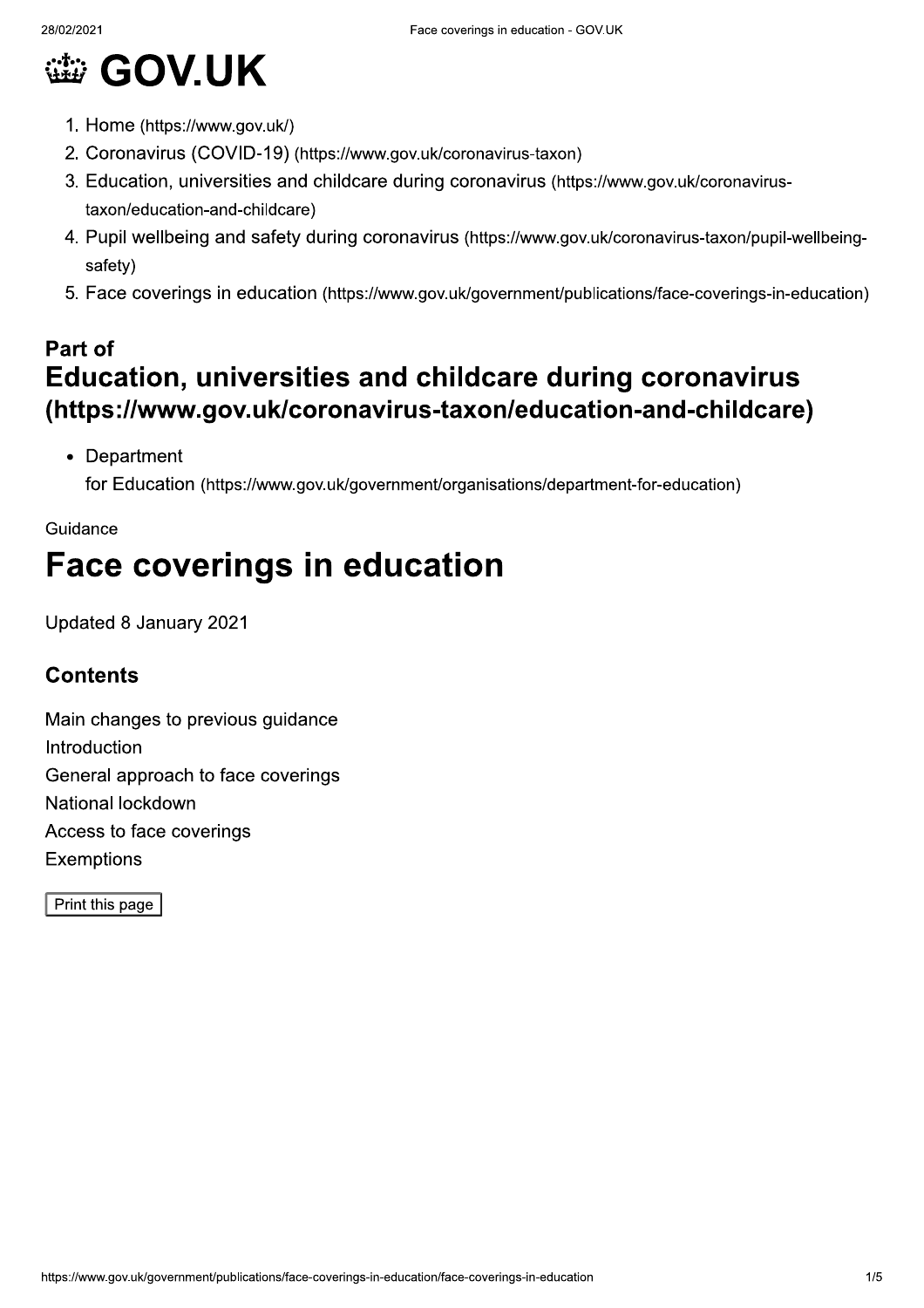

© Crown copyright 2021

This publication is licensed under the terms of the Open Government Licence v3.0 except where otherwise stated. To view this licence, visit nationalarchives.gov.uk/doc/open-governmentlicence/version/3 (https://www.nationalarchives.gov.uk/doc/open-government-licence/version/3) or write to the Information Policy Team, The National Archives, Kew, London TW9 4DU, or email: psi@nationalarchives.gov.uk.

Where we have identified any third party copyright information you will need to obtain permission from the copyright holders concerned.

This publication is available at https://www.gov.uk/government/publications/face-coverings-ineducation/face-coverings-in-education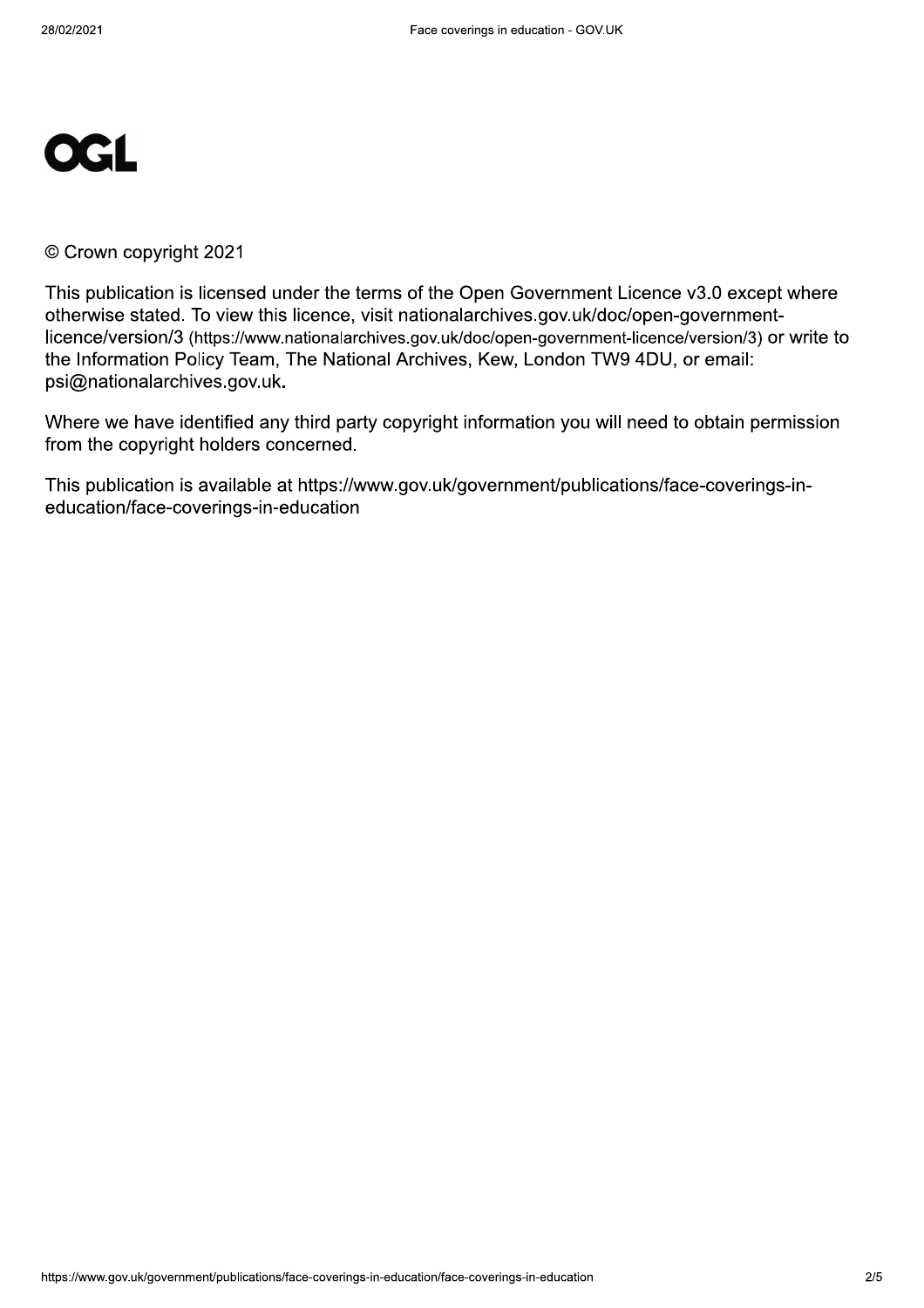This guidance is under review following the Prime Minister's announcement on 22 February 2021 (https://www.gov.uk/government/publications/covid-19-response-spring-2021). We will update it shortly.

#### Main changes to previous guidance

We have updated this quidance to align with national restrictions.

#### **Introduction**

This guidance is intended to support early years and childcare providers, schools, including alternative provision, and colleges with new advice on the use of face coverings.

From 1 September new advice applies to the use of face coverings by staff and pupils in some schools, and to learners in further education. This guidance is for schools and other education institutions in England. There is separate quidance for early years and childcare providers (https://www.gov.uk/government/publications/coronavirus-covid-19-early-years-and-childcare-closures).

All schools and other education settings opened fully this September

(https://www.gov.uk/government/publications/actions-for-schools-during-the-coronavirus-outbreak/guidance-forfull-opening-schools). Returning to school is vital for children's education and for their wellbeing. Time out of school is detrimental for children's cognitive and academic development, particularly for disadvantaged children. This impact can affect both current levels of learning and children's future ability to learn, and therefore we need to ensure all pupils can return to school sooner rather than later.

The Chief Medical Officers from all 4 nations in the United Kingdom

(https://www.gov.uk/government/news/statement-from-the-uk-chief-medical-officers-on-schools-and-childcarereopening) have made it clear that the overall risks to children from coronavirus (COVID-19) in relation to education settings is low and that the risks associated with not being in school certainly outweigh those of being in school.

This is guidance, not mandatory activity, and any legal exemptions that apply to the wearing of face coverings in shops and on public transport also apply to this new advice.

#### **General approach to face coverings**

The World Health Organisation published a statement on 21 August about children and face coverings (https://www.who.int/news-room/g-a-detail/g-a-children-and-masks-related-to-covid-19). They now advise that "children aged 12 and over should wear a mask under the same conditions as adults, in particular when they cannot guarantee at least a 1-metre distance from others and there is widespread transmission in the area."

Nationwide, the government is not recommending face coverings are necessary in education settings generally because a system of controls, applicable to all education environments, provides additional mitigating measures. Schools and colleges will have the discretion to require face coverings in indoor communal areas where social distancing cannot be safely managed if they believe that it is right in their particular circumstances.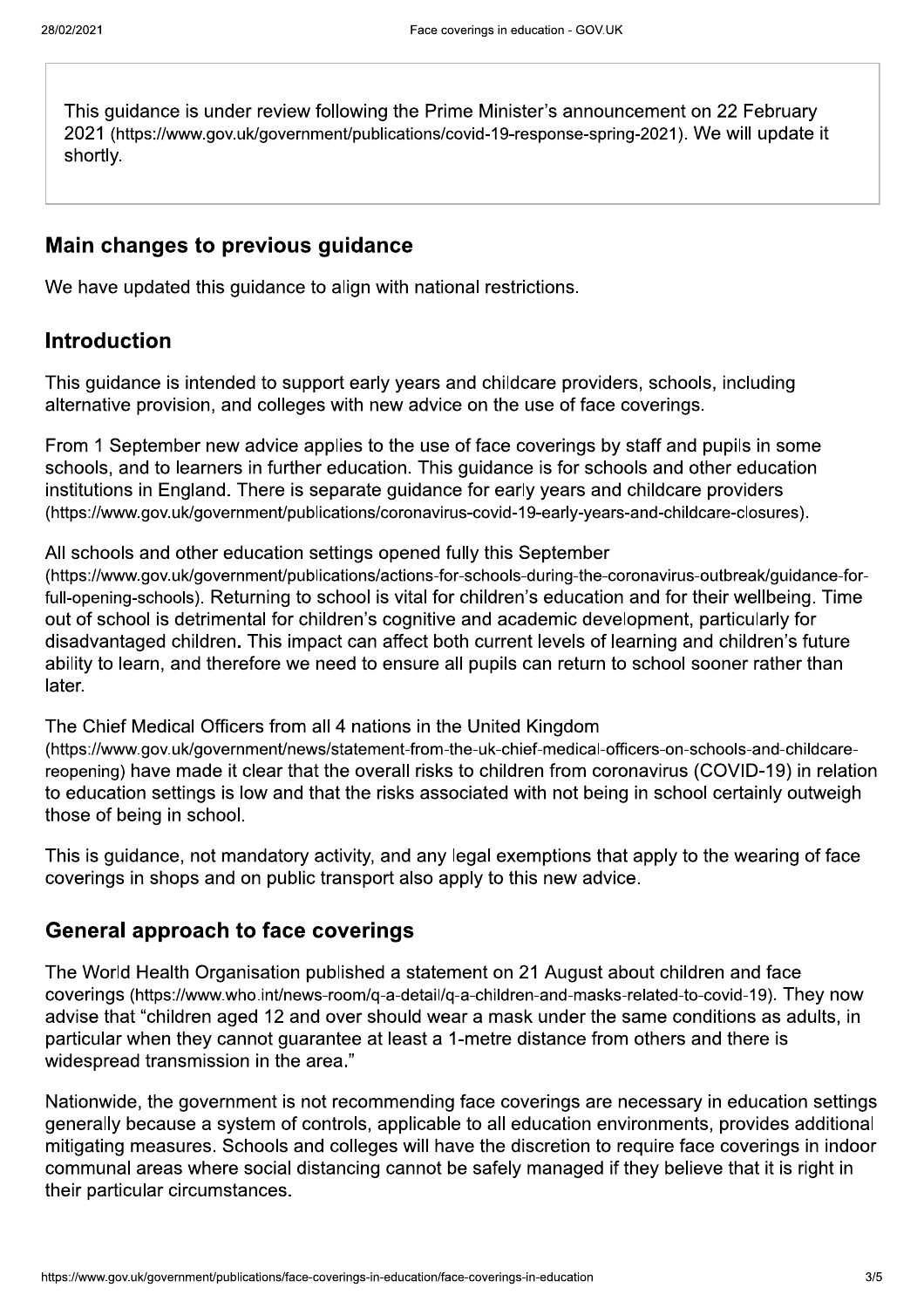Examples of where education leaders might decide to recommend the wearing of face coverings - for pupils, staff and visitors - in communal areas of the education setting include:

- where the layout of the school or college estate makes it particularly difficult to maintain social distancing when staff and pupils are moving around the premises
- where on top of hygiene measures and the system of controls recommended in the full opening quidance to schools (https://www.gov.uk/government/publications/actions-for-schools-during-thecoronavirus-outbreak/guidance-for-full-opening-schools) and FE colleges and providers (https://www.gov.uk/government/publications/coronavirus-covid-19-maintaining-further-educationprovision), permitting the use of face coverings for staff, pupils or other visitors would provide additional confidence to parents to support a full return of children to school or college

In primary schools where social distancing is not possible in indoor areas outside of classrooms between members of staff or visitors (for example, in staffrooms), head teachers will have the discretion to decide whether to ask staff or visitors to wear, or agree to them wearing face coverings in these circumstances. But children in primary school do not need to wear a face covering.

It is vital that face coverings are worn correctly and that clear instructions are provided to staff. children and young people on how to put on, remove, store and dispose of face coverings (https://www.gov.uk/government/publications/face-coverings-when-to-wear-one-and-how-to-make-yourown/face-coverings-when-to-wear-one-and-how-to-make-your-own) in all of the circumstances above, to avoid inadvertently increasing the risks of transmission.

Safe wearing of face coverings requires cleaning of hands before and after touching – including to remove or put them on – and the safe storage of them in individual, sealable plastic bags between use. Where a face covering becomes damp, it should not be worn and the face covering should be replaced carefully.

On the basis of current evidence, in light of the mitigating measures education settings are taking, and the negative impact on communication, face coverings will not generally be necessary in the classroom even where social distancing is not possible. There is greater use of the system of controls for minimising risk, including through keeping in small and consistent groups or bubbles, and greater scope for physical distancing by staff within classrooms. Face coverings can have a negative impact on learning and teaching and so their use in the classroom should be avoided.

#### **National lockdown**

National lockdown came into force on the 5 January 2021. Consistent with the World Health Organisation's advice, schools and colleges should take additional precautionary measures during this period of national lockdown

During national lockdown, in education settings where year 7 and above are educated, face coverings should be worn by adults (staff and visitors) and pupils when moving around indoors, such as in corridors and communal areas where social distancing is difficult to maintain. As in the general approach, it will not usually be necessary to wear face coverings in the classroom, where protective measures already mean the risks are lower, and they may inhibit teaching and learning.

Schools and colleges will need to communicate quickly and clearly to staff, parents, pupils and learners that the new arrangements require the use of face coverings in certain circumstances.

### **Access to face coverings**

It is reasonable to assume that staff and young people will now have access to face coverings due to their increasing use in wider society, and Public Health England has made available resources on how to make a simple face covering (https://www.gov.uk/government/publications/how-to-wear-and-make-a